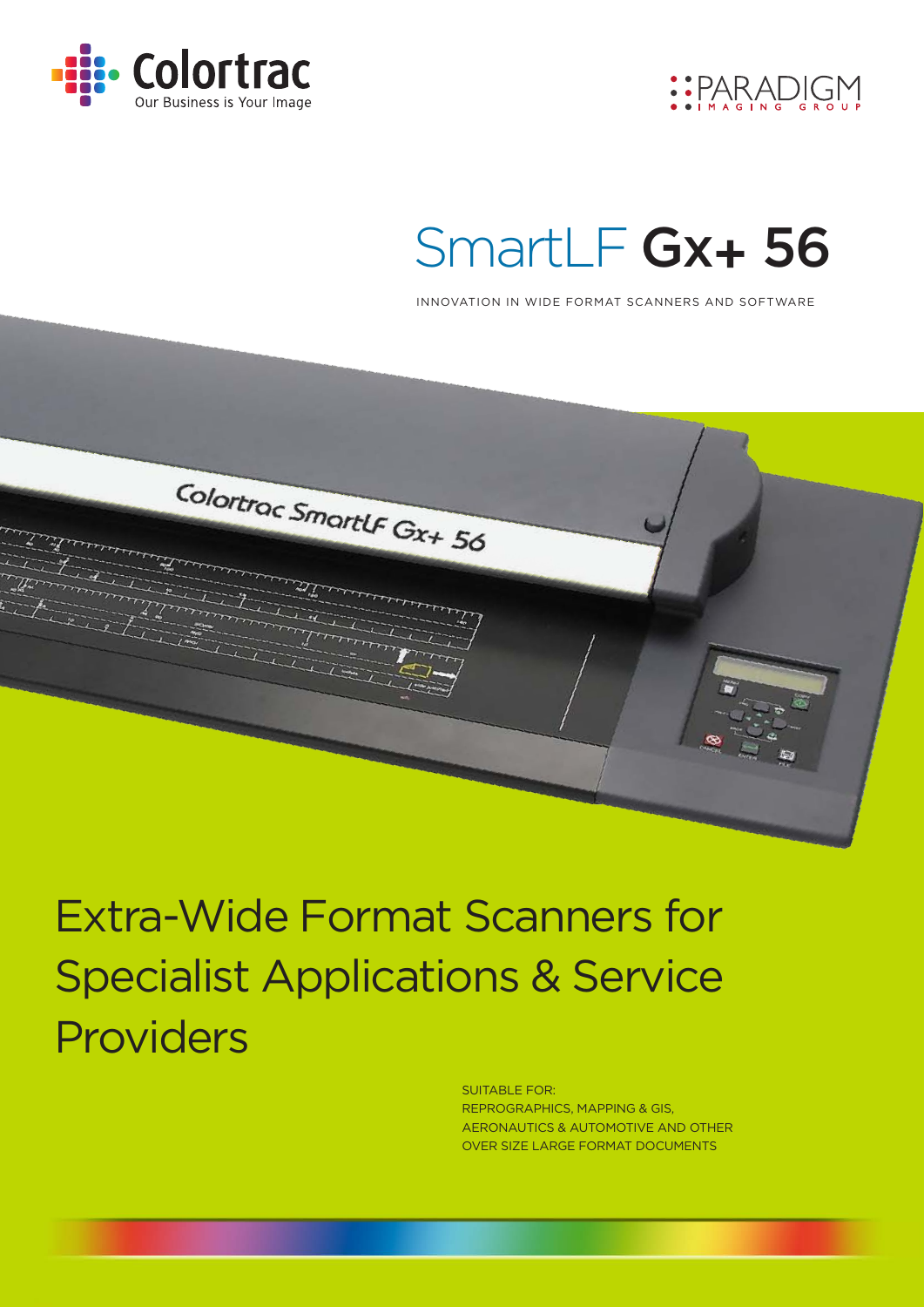

**ROHS** 

Go 'super-size' with SmartLF Gx+ 56 extra-wide scanners. Capable of scanning landscape A0/E-size documents and mounted originals (T model option), these scanners provide the ultimate format flexibility for service providers and other users with specialist over-size documents. Offering 600dpi high definition (HD) optical resolution, superior color CCD technology and the cost / performance benefits of instant-on LED illumination, these scanners provide crisp, sharp fine line detail found in technical documents and maps with accurate color reproduction of artwork, photographs and graphics originals.

WHEN **SIZE** MATTERS

## Key Features

### EXTRA-WIDE FORMAT SCANNERS

- ◆ 600dpi high definition (HD) optical resolution
- ◆ 56in image width perfect for scanning oversize documents & landscape A0/E-size
- ◆ NEW Includes SmartWorks EZ SCAN/COPY/ EMAIL software
- ◆ Sharp, crisp fine image detail superb black & white with high fidelity color capture
- CCD<sup>1</sup> technology with extra long-life, instant-on, unique bi-directional LED<sup>2</sup> illumination
- ◆ High density 48-bit color graphics and 16-bit monchrome data capture
- ◆ Reliable paper feed from advanced 2+4 allwheel-drive
- ◆ Scans media up to 0.8in (20mm) with Gx+ T56 suits ALL graphics & technical documents
- On-site upgrade from monochrome to color and express color
- ◆ Fast, high quality scans from power-on, no warm-up, no waiting!
- ◆ Compact, space saving design with low power consumption, ENERGY STAR® Qualified
- $\blacklozenge$  Low maintenance costs with easy USB2 connectivity
- ◆ High productivity scan A0/E-size documents FAST at 9ips @ 200dpi mono and 3ips color
- ◆ Offers the EXTRA versatility and capability professional service providers require - at an affordable price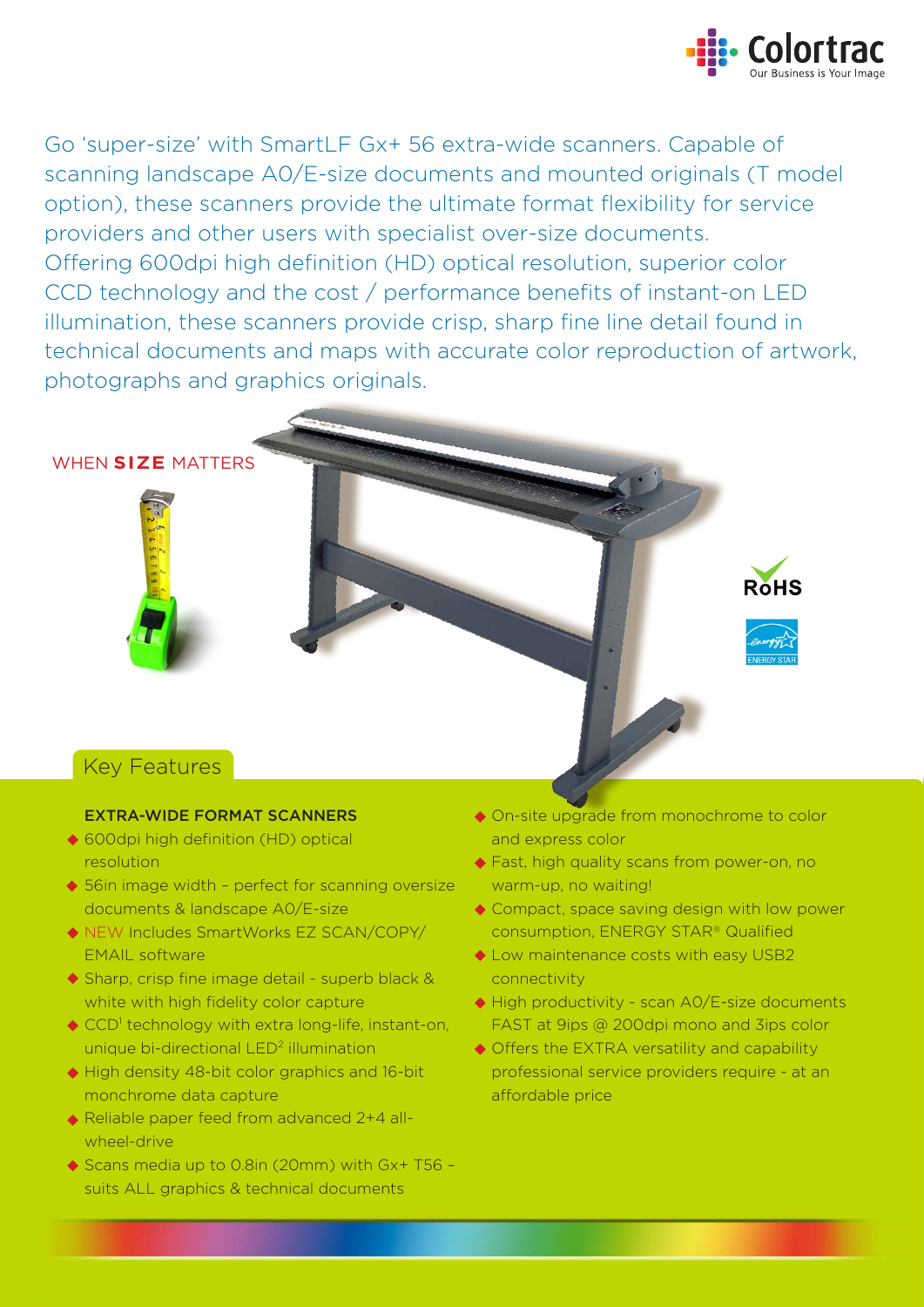

Colortrac has the longest experience of manufacturing CCD-based wide format color scanners. The SmartLF Gx+ 56 scanners offer a combination of long-life, maintenance free bi-directional LEDs with power saving ENERGY STAR® compliance and high productivity scanning speeds. The 6th generation SmartLF Gx+ CCD scanner ranges define a new industry benchmark for high fidelity color, monochrome tone reproduction and image sharpness.



CAD and Technical Drawings



Image Enhancement

Image Restoration



Aerospace & Satellite Imaging

All SmartLF scanners are available in three affordable specification levels: monochrome, color and express color, (m, c, e). m and c models can be easily upgraded via unique email process if requirements change.

### Because you need large format scanning solutions that work for you:

 SmartLF Gx+ 56 scanners include SmartWorks EZ SCAN/COPY/EMAIL software that combines wide format scanning and copying in one very easy to use program and has full compatibility with wide format printers through standard Windows drivers.

 SmartWorks EZ is optimized for use with touchscreen monitors using a simple, intuitive user interface suitable for general office use.



SmartWorks EZ software - Everything you need is IN THE BOX!

### Colortrac recommends:

 SmartWorks Pro SCAN & COPY software for more demanding users.

 The professional option with Colortrac's 'scan once' workflow for unrivalled control & productivity.

 Includes Intelligent Adaptive Thresholding (IAT) - voted ''Best in Class'' and receiving 4.5 Star OUTSTANDING rating by BERTL.